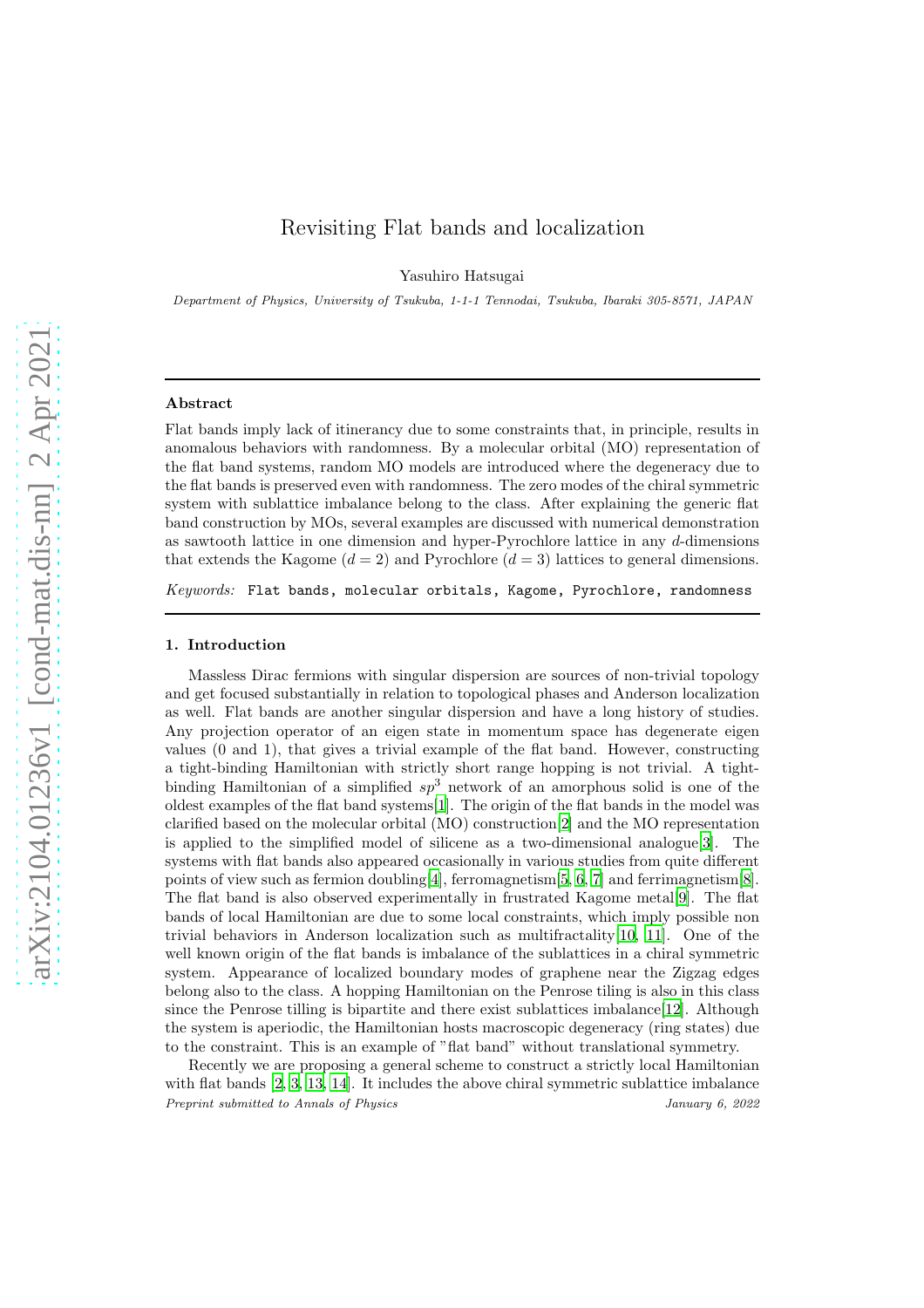case. The construction is independent of the translational symmetry and can be applied to random systems. We are here introducing such a class of systems as a random MO model and present some of numerical results as a demonstration. As for the numerical evaluation of the probability density  $p_i$  and its correlation function  $C_{ij}$ , we do not need diagonalizaton. Also the numerical studies can be done using a sparse matrix technique since the MO is local. It enables us to treat large systems.

#### 2. Molecular Orbital representation

Let us first define M molecular orbitals (MOs)  $|i\rangle$ ,  $(i = 1, \dots, M)$  as

$$
|i) = \sum_{n=1}^{N} |n\rangle \psi_{n,i} = |\mathcal{A}\rangle \psi_i, \quad |\mathcal{A}\rangle = (|1\rangle, \cdots, |N\rangle),
$$

where  $\psi_i$  is an N-dimensional column vector of the *i*-th molecular orbital and  $|\mathcal{A}\rangle$  is a set of orthonormalized atomic basis,  $\langle n|m\rangle = \delta_{nm}$ ,  $\langle A|\mathcal{A}\rangle = I_N$  (N is the number of atoms). A Hamiltonian written by the M molecular orbitals (MOs) is [\[2,](#page-10-1) [3,](#page-10-2) [13,](#page-10-12) [14\]](#page-10-13)

$$
\mathcal{H} = \sum_{i,j}^{M} |i)h_{i,j}(j| = |\mathcal{M})h(\mathcal{M}| = |\mathcal{A}\rangle H \langle \mathcal{A}|
$$

where  $H \in M(N, N)$ ,  $h \in M(M, M)^{-1}$  $h \in M(M, M)^{-1}$  $h \in M(M, M)^{-1}$  and  $h_{i,j} = \{h\}_{i,j}$ , is a hopping between the molecular orbitals  $|i\rangle$  and  $|j\rangle$ . Here  $|\mathcal{M}\rangle$  is a set of the MOs' basis

$$
|\mathcal{M}) = (|1), \cdots, |M)) = |\mathcal{A}\rangle \Psi, \quad \Psi = (\psi_1, \cdots, \psi_M) \in M(N, M).
$$

We assume that  $\det h \neq 0$  and the MOs  $\psi_i$ ,  $i = 1, \dots M$  are linearly independent (rank  $\Psi = M$ )<sup>[2](#page-1-1)</sup>. It implies the overlap matrix  $\mathcal{O} = (\mathcal{M}|\mathcal{M}) = \Psi^{\dagger}\Psi$  is positive definite (det  $O \neq 0$ ).

If  $N > M$ , this Hamiltonian H has at least  $N - M$  degenerate zero modes since the zero energy condition,  $(M|\varphi) = 0$  for  $|\varphi\rangle = |\mathcal{A}\rangle\varphi$ , gives M linear conditions for N-dimensional vector  $\varphi$ .<sup>[3](#page-1-2)45</sup> This is true even when  $\Psi$  is random, which we propose as a random molecular orbital model[\[2](#page-10-1), [17](#page-10-14), [18](#page-11-0)].

By using an orthnormalized basis of the MOs,

 $H=\Psi h \Psi ^{\dagger },$ 

$$
|\bar{\mathcal{M}}) = |\mathcal{M}| \mathcal{O}^{-1/2}, \; (\bar{\mathcal{M}}|\bar{M}) = I_M,
$$

 $^{1}M(n,m)$  is a set of  $n \times m$  matrices.

<span id="page-1-1"></span><span id="page-1-0"></span><sup>&</sup>lt;sup>2</sup>If det  $h = 0$ , one can reduce the independent MOs.

<span id="page-1-2"></span><sup>&</sup>lt;sup>3</sup>It also obeys from a simple algebra for the secular equation  $\det_N(\lambda I_N - H) = \det_N(\lambda I_N - \Psi h \Psi^{\dagger}) =$  $\lambda^{N-M}$  det  $M(\lambda I_M-h\mathcal{O})$  [\[2,](#page-10-1) [13](#page-10-12), [14\]](#page-10-13).

<span id="page-1-3"></span><sup>&</sup>lt;sup>4</sup>When the system is periodic, there exists flat bands. One may also consider  $H$  as a Hamiltonian in momentum representation and the label n as an index of the atomic species within the unit cell in momentum space. Then the zero energy flat band is  $N - M$  fold degenerated.

<span id="page-1-4"></span><sup>5</sup>This MO construction of the zero mode flat bands reminds us of the Maxwell relations for stability/instability of mechanical systems[\[15](#page-10-15), [16\]](#page-10-16).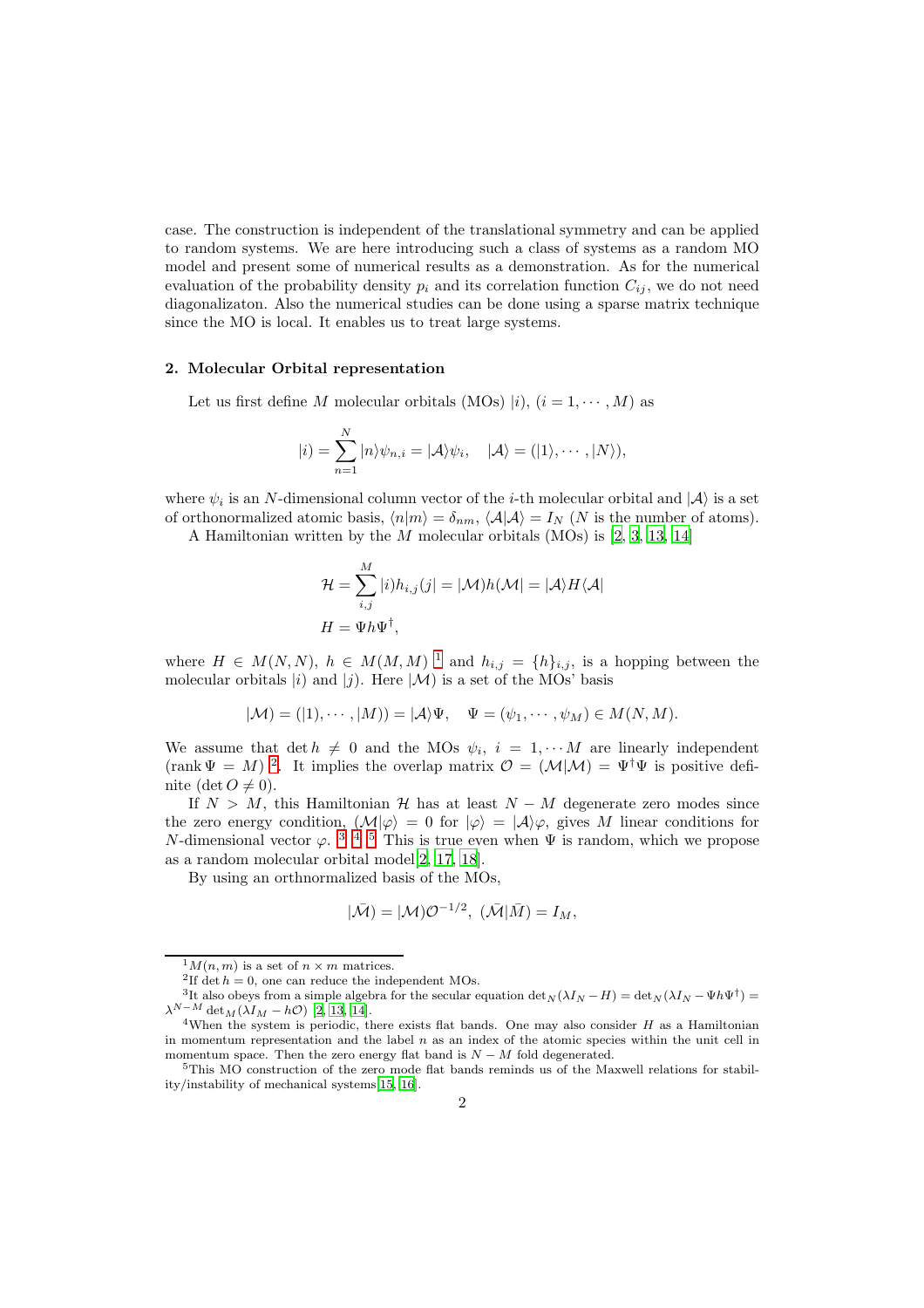the projection to the non-zero energy states,  $P_1$  is written as

$$
\mathcal{P}_1=|\bar{\mathcal{M}})(\bar{\mathcal{M}}|=|\mathcal{A}\rangle \Psi \mathcal{O}^{-1}\Psi^\dagger \langle \mathcal{A}|.
$$

Now we have an orthogonal decomposition of the one-particle Hilbert space as

$$
1 = \mathcal{P}_0 + \mathcal{P}_1, \quad \mathcal{P}_i \mathcal{P}_j = \delta_{ij} \mathcal{P}_i,
$$

where  $P_1$  and  $P_0$  are projections to the non-zero/zero energy states respectively  $(\mathcal{HP}_1 =$ H and  $\mathcal{HP}_0 = 0$ ). Then the complementary projection to the zero modes is written as

$$
\mathcal{P}_0 = 1 - \mathcal{P}_1 = |Z\rangle\langle Z|, \ \langle Z|Z\rangle = I_{N-M}
$$

$$
|Z\rangle = (|\varphi_1\rangle, \cdots, |\varphi_{N-M}\rangle), \ \langle M|\varphi_i\rangle = 0
$$

$$
|\varphi_\ell\rangle = |A\rangle\varphi_\ell, \ H\varphi_\ell = 0,
$$

where  $|\varphi_{\ell}\rangle$ ,  $\ell = 1, \cdots, N-M$  are orthonormalized states of the zero mode,  $\langle \varphi_{\ell} | \varphi_{\ell'} \rangle = \delta_{\ell \ell'}$ .

To discuss properties of localization of the wave function  $\varphi_{\ell}$  of the zero energy, the probability distribution  $p_i^{\ell} = C_{ii}^{\ell} = |\varphi_{i,\ell}|^2$  and the correlation function  $C_{ij}^{\ell} = \varphi_{i,\ell} \varphi_{j,\ell}^*$  can be useful. However, the exact degeneracy of the flat band implies that each  $\varphi_{\ell}$  is not uniquely defined and one may take another set of the zero energy states,  $|Z'\rangle =$  $(|\varphi'_1\rangle, \cdots, |\varphi'_{N-M}\rangle$ . Of course  $|Z\rangle$  and  $|Z'\rangle$  are unitary equivalent as  $|Z'\rangle = |Z\rangle U, U \in$  $U(N - M)$ . Then what is invariant (independent of the transformation U) is an average or a trace over the degenerate states defined as

$$
C_{ij} = \sum_{\ell=1}^{N-M} C_{ij}^{\ell} = \sum_{\ell=1}^{N-M} \varphi_{i,\ell} \varphi_{j,\ell}^{*} = \langle i | \mathcal{P}_0 | j \rangle = \delta_{ij} - \tilde{C}_{ij}
$$

$$
\tilde{C}_{ij} = (\Psi \mathcal{O}^{-1} \Psi^{\dagger})_{ij}.
$$

Its invariance is clear by  $\mathcal{P}_0 = |Z\rangle\langle Z| = |Z\rangle\langle Z'|$ . The local probability of the site i for the zero mode space defined as  $p_i = C_{ii}/M$ ,  $(\sum_i p_i = 1)$  is the average of the local probability distribution of  $p_i^{\ell}$ . This is the only well-defined quantity that is independent of the choice of the states. One may wonder effects of the randomness might be washed out by the average. However it is not the case as shown in the concrete examples discussed in the next section. Since the projection into the zero energy space  $P_0$  is independent of the hopping between the MOs,  $h_{ij}$ , we assume  $h = I_M$  without loss of generality as far as the degenerate zero energy space is concerned.

Note also that  $C_{ij}$  is also written as a correlation function of the filled zero modes  $|z\rangle_F$  of the second quantized fermions as

$$
C_{ij} = F \langle z | c_j^{\dagger} c_i | z \rangle_F
$$
  

$$
|z \rangle_F = \prod_{\ell=1}^{N-M} c^{\dagger} \varphi_{\ell} |0 \rangle_F,
$$

since  $F(z|c_i c_j^{\dagger}|z\rangle_F = \delta_{ij} - \langle i|\mathcal{P}_0|j\rangle$  where  $c_i$ ,  $(i = 1, \cdots N)$  is a fermion annihilation operator  $(\{c_i, c_j^{\dagger}\} = \delta_{ij}), c^{\dagger} = (c_1, \dots, c_N)$  and  $|0\rangle_F$  is their vacuum  $(c_i|0\rangle_F = 0)$ . See appendix A.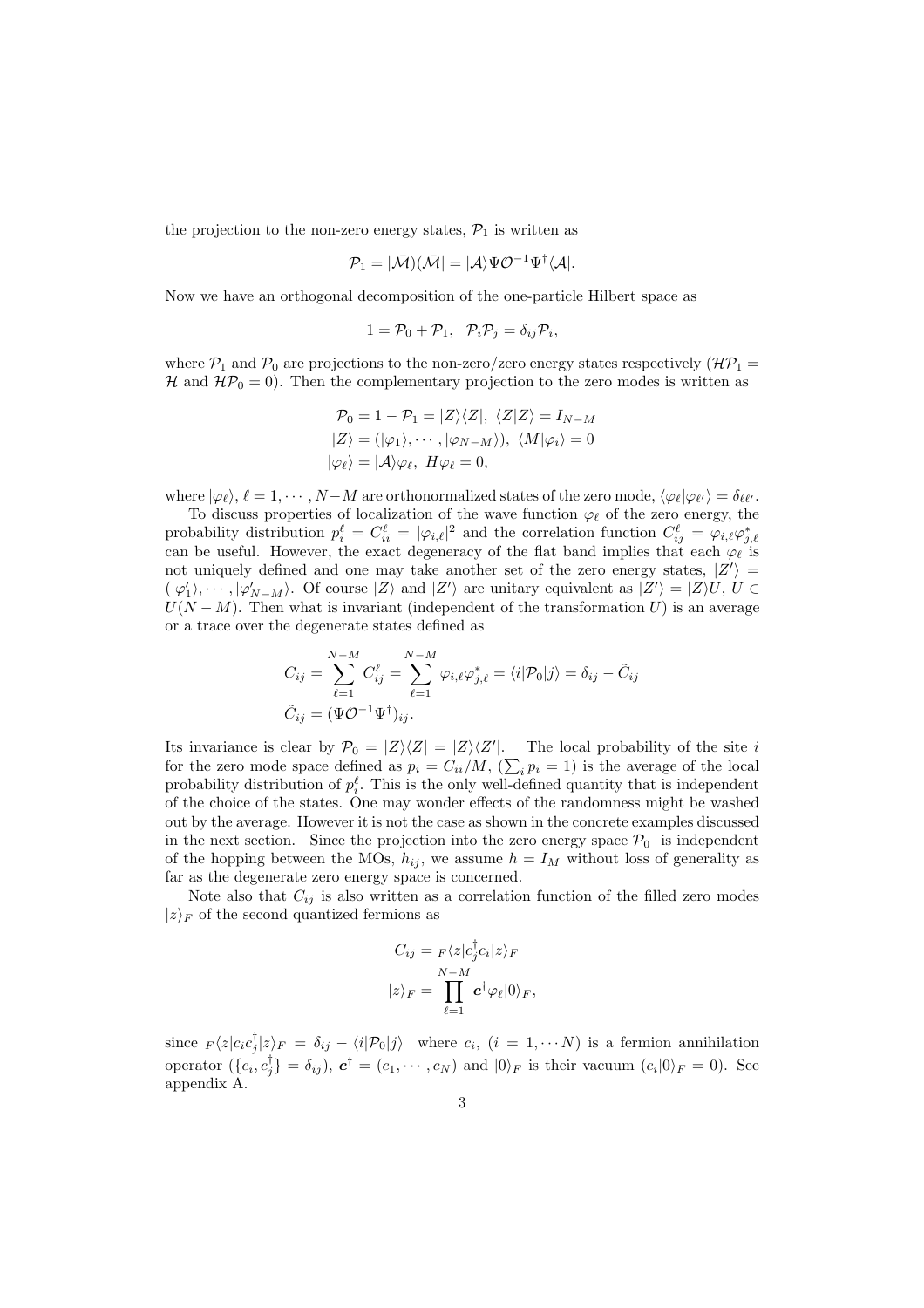

<span id="page-3-0"></span>Figure 1: (a): Sawtooth lattice and its energy dispersion for  $a = b = c = 1$ . (b) Integrated density of states  $N(\epsilon)$  ( $\sigma = 0.2$ ) (c) "Charge"  $n_i = C_{ii}$  of the zero energy space ( $N = 2M = 8192$ ) with periodic boundary condition. Normalized probability density  $p_i = n_i/M$ . (d) "Correlation function"  $\tilde{C}_{i,i+j}$  of the zero energy space. The black lines are for 21 different i's and the red one is their average.

## 3. Examples

#### *3.1. Sawtooth lattice in 1D*

The simplest example with a flat band is a one-dimensional sawtooth lattice ( $\text{Fig.1(a)}$  $\text{Fig.1(a)}$  $\text{Fig.1(a)}$ ) This model has been discussed in many papers (See.[\[19\]](#page-11-1), for example). The Hamiltonian is written by M-MO,  $|j\rangle = |\xi_j\rangle \xi_j^1 + |\eta_j\rangle \eta_j + |\xi_{j+1}\rangle \xi_j^2$ ,  $(j = 1, \dots, M)$  for an  $N = 2M$ site system as  $H = \sum_{j=1}^{M} |j\rangle(j|)$  where  $|\xi_j\rangle$  and  $|\eta_j\rangle$  are orthonormalized atomic states and  $\xi_j^1, \xi_j^2, \eta_j \in \mathbb{C}$  are arbitrary. We assume periodic boundary condition  $|\xi_{M+1}\rangle = |\xi_1\rangle$ for simplicity. Since the Hamiltonian is written by  $M$  MOs and the number of the atomic sites is  $N = 2M$ , it has  $N - M = M$  degenerate zero energy states. If the system is translational invariant as  $\xi_j^1 = a, \xi_j^2 = b, \eta_j = c$ , one has  $H = \sum_{k_n} |k_n\rangle (k_n)$ ,  $|k_n\rangle = (|\xi_{k_n}\rangle, |\eta_{k_n}\rangle)\psi_{k_n}$ <sup>t</sup> $\psi_{k_n} = (a + ce^{ik_n}, b)$  in the momentum representation  $|\xi_j\rangle =$  $M^{-1/2} \sum_{k_n} |\xi_{k_n} \rangle e^{ik_n j}, |\eta_j \rangle = M^{-1/2} \sum_{k_n} |\eta_{k_n} \rangle e^{ik_n j}, k_n = \frac{2\pi n}{M}, n = 1, \cdots, M.$  Now its non-zero energy band is given by  $\psi_{k_n}^{\dagger} \psi_{k_n} = |a + be^{ik_n}|^2 + |c|^2$  and the rest is the flat band at the zero energy.

We have calculated probability distribution  $p_i$  and its correlation function  $C_{ij}$  for the random MO sawtooth model in Fig[.1\(](#page-3-0)b)-(d). The random MOs are defined by  $\xi_i^{1,2} = 1 + X_i^{1,2}$  and  $\eta_i = 1 + X_j$  where  $X_i^{1,2}$  and  $X_i$  are random variables of the normal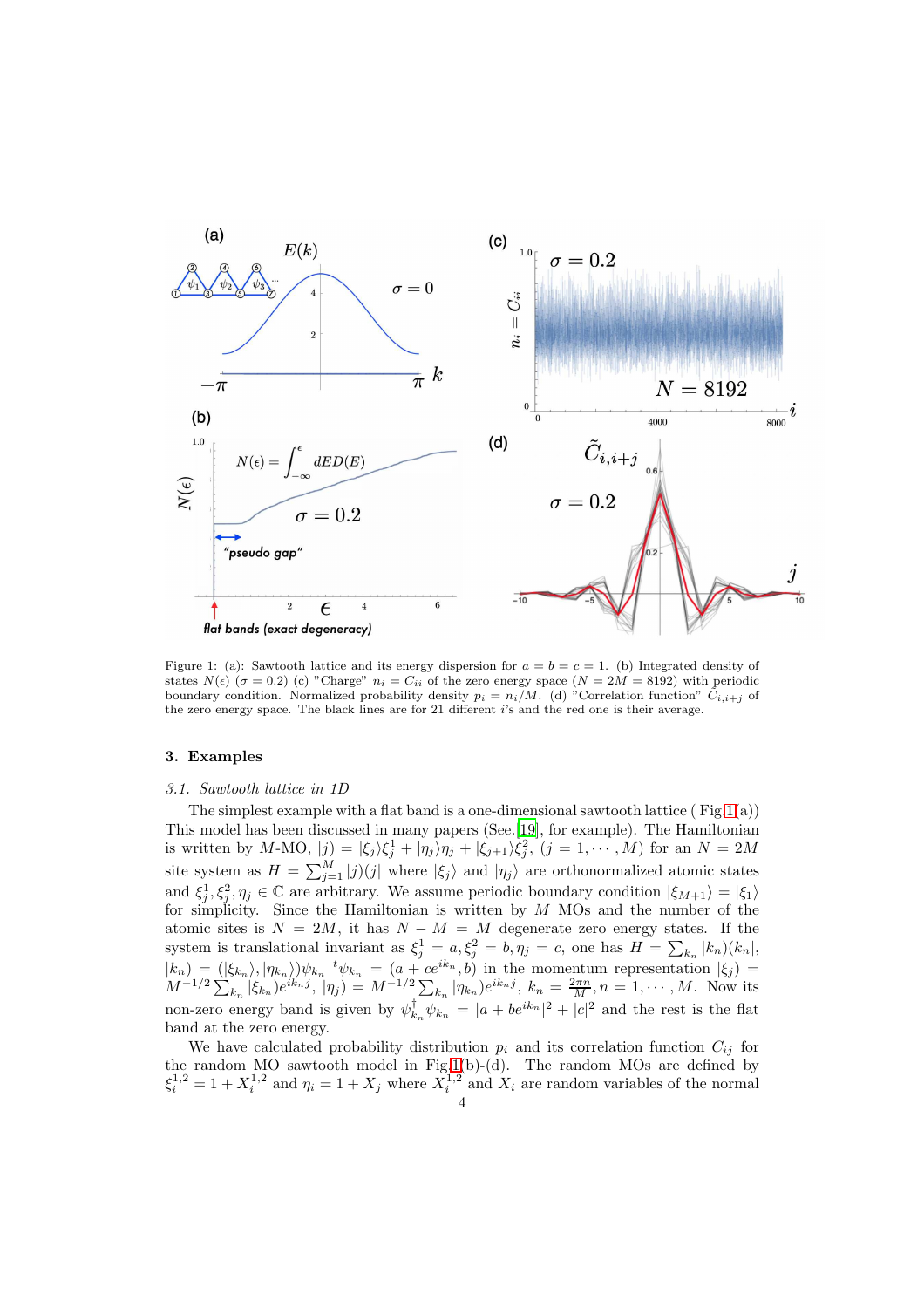distribution with variance  $\sigma^2$  and its mean 0. In the Fig[.1\(](#page-3-0)b), the integrated density of states is shown for  $\sigma = 0.2$ . The charge  $n_i$  is shown for  $\sigma = 0.2$  for  $N = 8192$  system in Fig[.1.](#page-3-0) It is very spiky and behaves randomly in a microscopic scale. We have also calculated inverse participation ratios (IPR),  $I = \sum_i p_i^4$ ,  $(p_i = n_i/M, \sum_i p_i = 1)$  for different system sizes ( $N = 8$  to  $N = 8192$ ). It behaves  $\mathcal{O}(1/N)$  that suggests the space is extended since it is an average of the IPR of the degenerated zero energy states. Also the correlation function  $\tilde{C}_{i,i+j}$  is plotted in Fig[.1\(](#page-3-0)d) averaged over several i's. It suggests the average  $\tilde{C}_{ij}$  is exponentially localized, that is, the zero energy space is short-ranged and its localization length is roughly several lattice spacing. It implies that the zero mode space is intrinsically localized due to the local nature of the MO within microscopic space and the macroscopic degeneracy makes the whole zero mode space extended as is shown in the IPR.



## *3.2. Hyper-Pyrochlore lattice in* d*-dimensions*

<span id="page-4-0"></span>Figure 2: (a)Unit vectors  $e_i$ ,  $j = 1, \dots, d$  for a series of hyper-Pyrochlore lattices[\[2\]](#page-10-1). Equivalent  $(d+1)$ points  $E_j^{(d)}$ ,  $j = 1, \dots, d+1$  are distributed on the Sphere  $S^{d-1}$ . (b) Several lattice points and its unit vectors are shown for  $d = 2$  (Kagome) and  $d = 3$  (Pyrochlore).

We have also proposed a series of systems with flat bands in  $d$ -dimensions as a hyper-Pyrochlore lattice[\[2](#page-10-1)]. This is dual to the d-dimensional graphene that is an extension of 4-d graphene[\[20\]](#page-11-2). Energy bands of the hyper-Pyrochlore are given by the (shifted) bands of d-dimensional graphene with extra  $(d-1)$ -fold degenerated flat bands at zero energy[\[2\]](#page-10-1). As the d-dimensional graphene is a minimum model for the massive/massless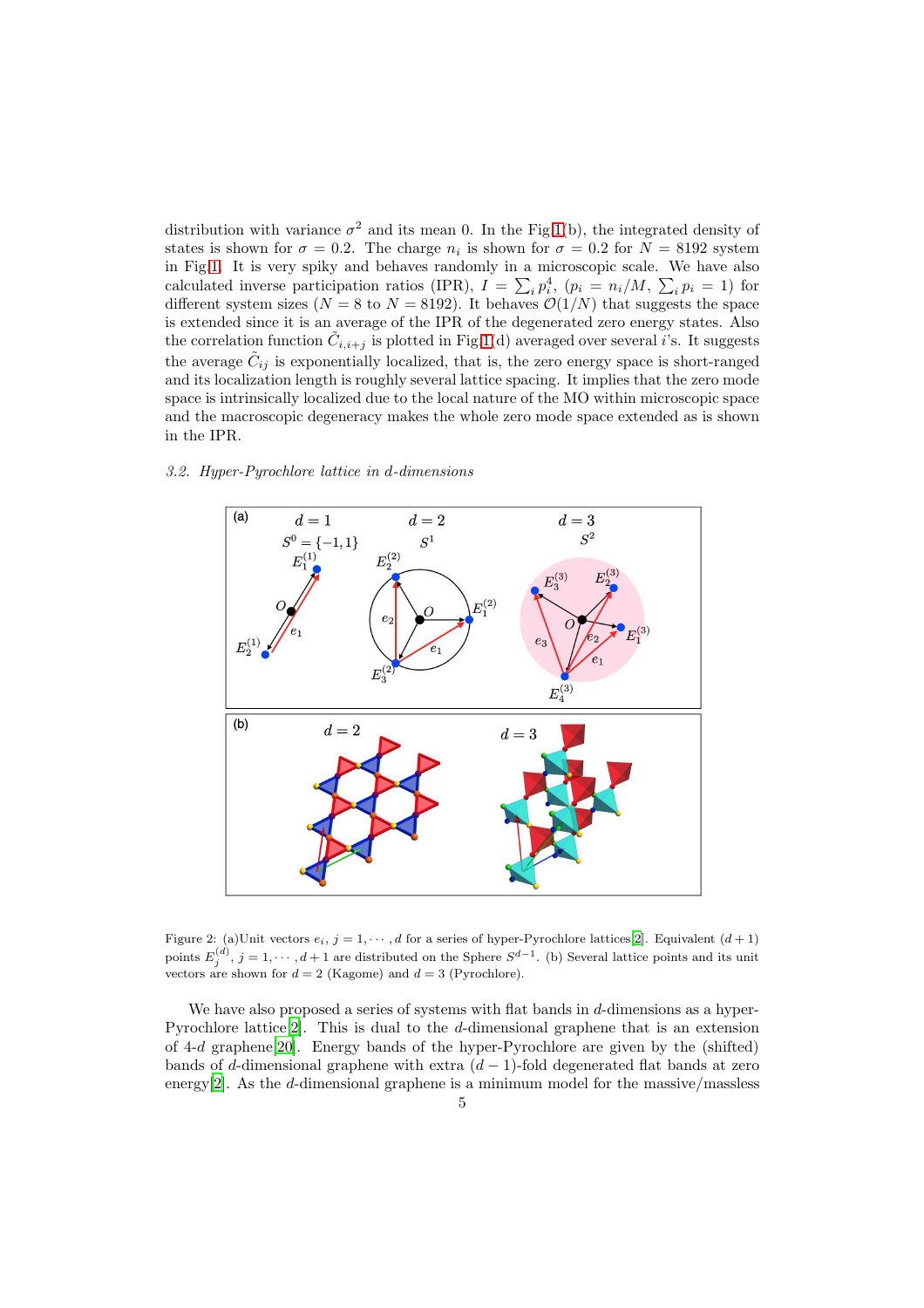Dirac fermions in d-dimension, the hyper-Pyrochlore lattice is also minimum as a system with flat bands in general dimension.

Let us start from  $(d-1)$ -dimensional sphere  $S^{d-1}$  (See Fig[.2\(](#page-4-0)a)) and  $d+1$  points,  $E_1^{(d)}, \cdots, E_{d+1}^{(d)}$  which are equivalently distributed on the unit sphere  $(E_j^d \cdot E_{j'}^{(d)})$  $j'_{j'} = -d^{-1},$  $j = 1, \dots, d + 1$ ). <sup>[6](#page-5-0)</sup> Then the unit translations,  $e_1, \dots, e_d$ , are given by  $e_j = e_j^{(d)}$  $E_j^{(d)} - E_{d+1}^{(d)}$ . The unit cell of the hyper-Pyrochlore lattice includes  $d+1$  atoms which locate at  $-e_1/2, \cdots, -e_{d+1}/2, (e_{d+1}=0)$  is supplemented).

With periodic boundary condition of the linear size L,  $(d+1)L<sup>d</sup>$  atomic positions of the system with  $L^d$  unit cells are

$$
r_j = r - e_j/2, \ (j = 1, \cdots, d + 1),
$$

where  $r = n_1 e_1 + \cdots + n_d e_d$  and  $n_j = 1, \cdots, L$ ,  $(j = 1, \cdots, d)$ . See Fig[.2\(](#page-4-0)b). The Hamiltonian of the hyper-Pyrochlore is written as

$$
H = \sum_{r} (|B_r)(B_r| + |R_r)(R_r|).
$$

Two MOs,  $|B_r|$  and  $|R_r|$  at the unit cell r are defined as

$$
|B_r) = \sum_{j=1}^{d+1} |r_j\rangle \xi_r^j
$$
  

$$
|R_r) = \sum_{j=1}^{d+1} |r + e_j\rangle \eta_r^j,
$$

where  $|r_j\rangle$  and  $|r_j + e_j\rangle$  are orthonormalized atomic states at the sites. The weights (coefficients) within the MO,  $\xi_r^j, \eta_r^j \in \mathbb{C}$ , can be any. As for the numerical demonstration, we take  $\xi_r^j = 1 + X_r^j$  and  $\eta_r^j = 1 + Y_r^j$  where  $X_r^j$  and  $Y_r^j$  are random variables of the normal distribution with variance  $\sigma^2$  and its means 0. Since the number of the atomic sites is  $N = (d+1)L<sup>d</sup>$  and that of the MOs is  $M = 2L<sup>d</sup>$ , the system has  $N - M = (d-1)L<sup>d</sup>$  zero energies. If the system is translationally invariant, that is,  $\xi_r^j$  and  $\eta_r^j$  are r-independent, the system has (at least)  $(d-1)$ -fold degenerate flat bands (at the zero energy). In a translationally invariant clean system, the Hamiltonian in momentum space is written by the MOs in momentum space. Then the flat band is give by the momentum independent zero mode(see footnote in page 2). In this case, the MOs are momentum dependent and may not be always linearly independent. If the MOs are not independent,  $\det \mathcal{O} = 0$ , it causes extra degeneracies such as band touching[\[21,](#page-11-3) [2,](#page-10-1) [13\]](#page-10-12).

Numerical results for the case  $d = 2$ , that is, the random MO Kagome lattice is shown in Fig[.3.](#page-6-0) They are comparable to the results of the one-dimensional sawtooth lattice. In

$$
E_j^{(d)} = \begin{cases} \alpha_d E_j^{(d-1)} + \beta_d E_{d+1}^{(d)} & j = 1 \cdots, d \\ t(0, \cdots, 0, 1_d, 0, \cdots) & j = d+1 \end{cases}
$$

,

<span id="page-5-0"></span><sup>&</sup>lt;sup>6</sup>They are recursively constructed from  $d = 1$  by

where  $\alpha_d = \sqrt{1 - d^{-2}}$  and  $\beta_d = -d^{-1}$ . Here we have assumed the system is embedded in sufficiently large dimension.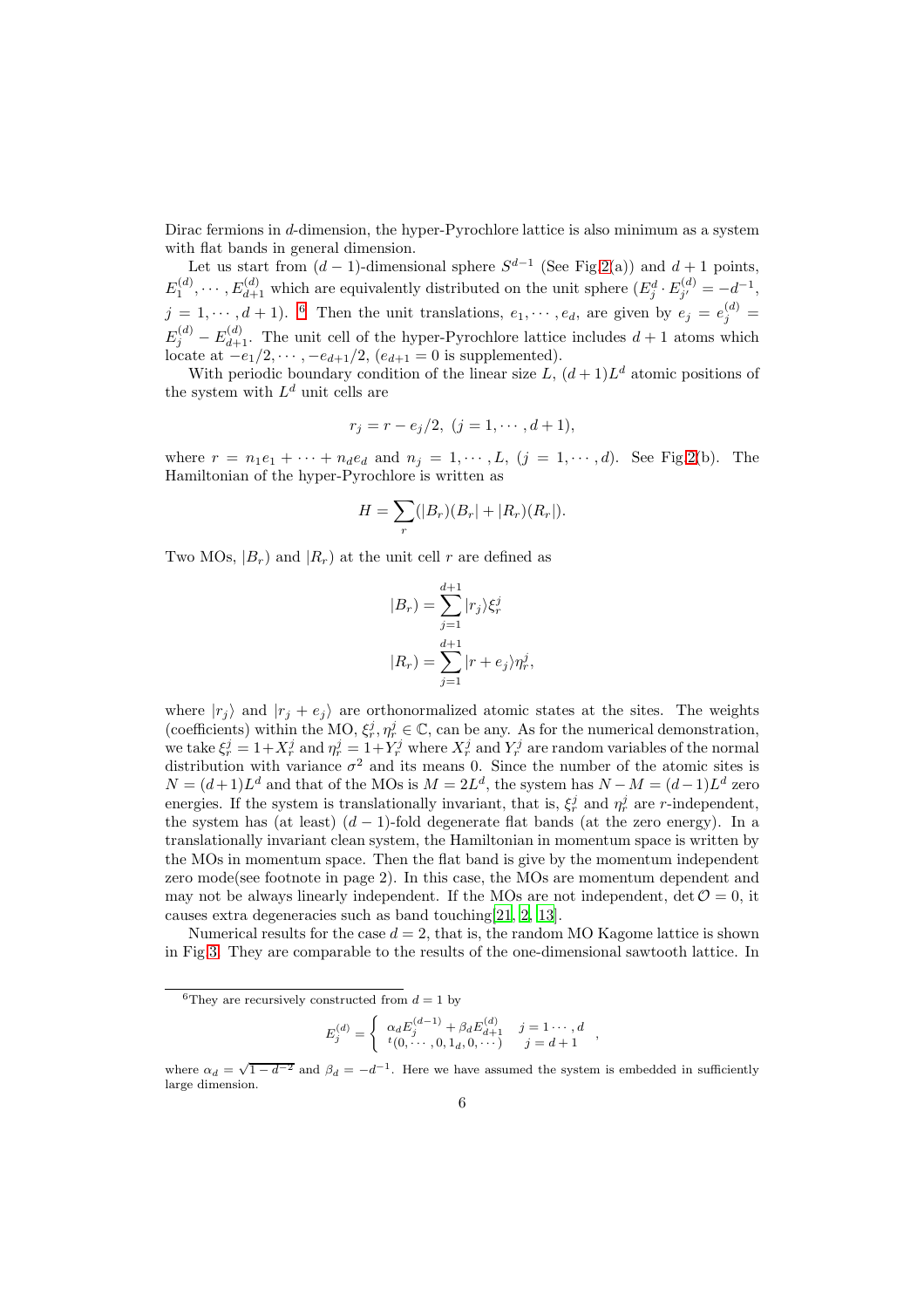

<span id="page-6-0"></span>Figure 3: (a) Integrated density of states for Kagome lattice without randomness  $(\xi_r^j = \eta_r^j = 1)$ . (b) "Correlation function"  $C_{i,i+j}$  of the zero energy space  $(N = 3 \times 32^2)$ . (c) "Charge"  $n_i = C_{ii}$  of the zero energy space  $(N = 3M = 3 \times 256^2)$  with periodic boundary condition. Normalized probability density  $p_i = n_i/M$ .  $(\sigma = 0.3)$  (d) "Charge"  $n_i = C_{ii}$  of the zero energy space  $(N = 3M = 3 \times 256^2)$  with periodic boundary condition. Normalized probability density  $p_i = n_i/M$ . ( $\sigma = 3.0$ )

Fig[.3\(](#page-6-0)a), the integrated density of states for the random MO Kagome model is shown  $(\sigma = 0.2)$ . The Dirac cones for the clean case is also shown for reference. The "correlation" function"  $\tilde{C}_{i,i+j}$  of the zero energy space is shown in Fig[.3\(](#page-6-0)b) for a rather small system  $(N = 3 \times 32^2)$  *i* is at the center of the system. It also shows the correlation function is short-ranged over several lattice spacing. Charge distributions/probability distribution  $n_i$  are shown in Fig[.3\(](#page-6-0)c),(d) for  $\sigma = 0.3$  and  $\sigma = 3.0$  respectively  $(N = 3 \times 256^2)$ . They show the distribution is very spiky over several to 10 lattice spacing. We have also calculated IPR,  $I = \sum_i p_i^4$ ,  $(p_i = n_i/M, \sum_i p_i = 1)$  for  $N = 3 \times L^2$ ,  $L = 2^4$  to 2<sup>7</sup>. This is the average of the IPR's over the degenerate zero energy states this is unitary invariant. They behave  $\mathcal{O}(1/L^2)$  that is consistent with the extended states. It suggests the zero mode space is microscopically quite spiky but extended globally. It is similar to the results of the one-dimensional sawtooth lattice. [7](#page-6-1) Similarly to the results of the

<span id="page-6-1"></span><sup>7</sup>When one uses the method in Ref.[\[22\]](#page-11-4) for calculating a singularity spectrum (multifractal analysis),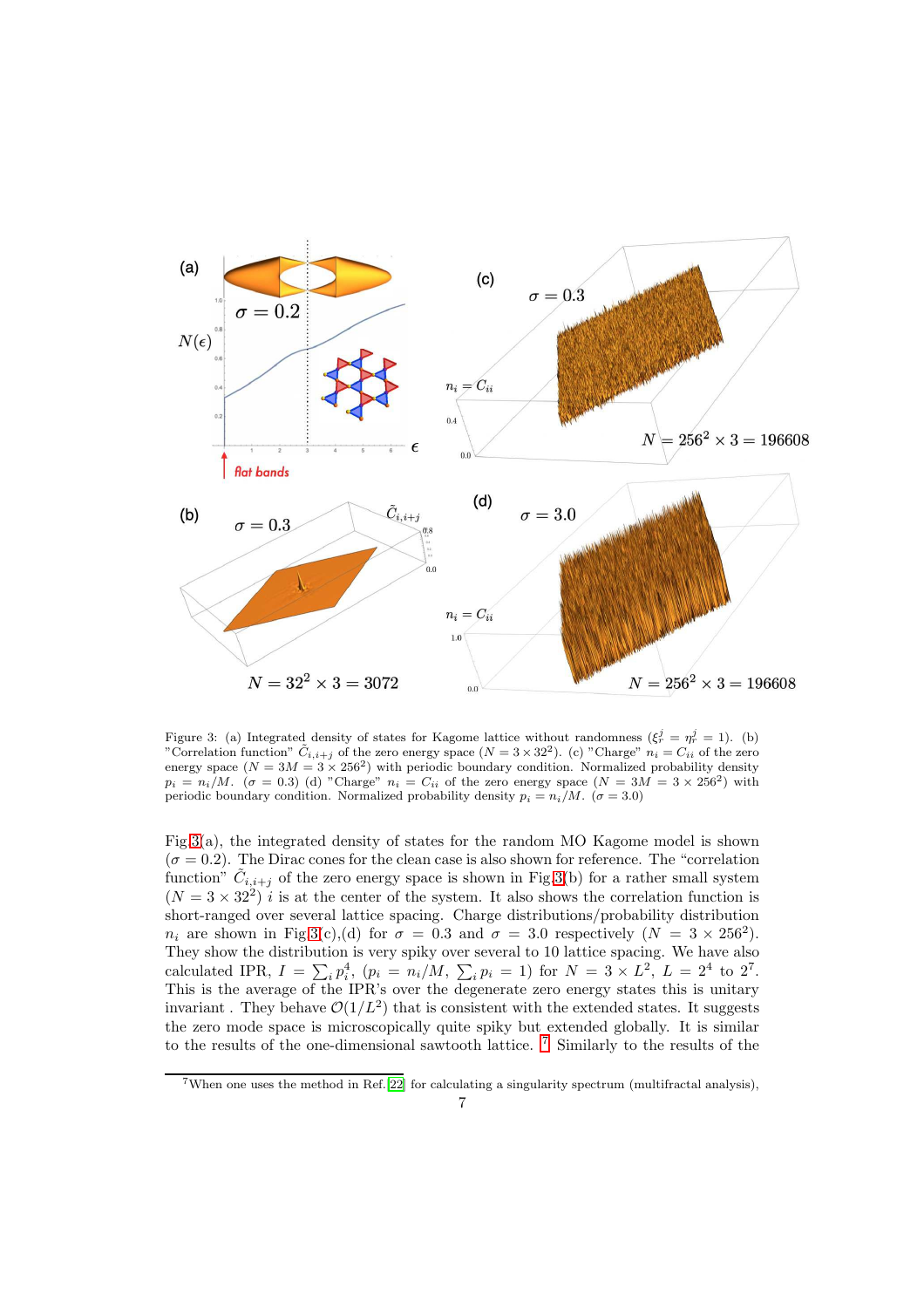sawtooth lattice, the zero mode space of the random MO Kagome lattice is intrinsically short-ranged (this is also true without any randomness). It is consistent with the spiky behavior of the probability distribution within a microscopic scale. However, due to the macroscopic degeneracy, the space as a whole is extended as shown by the IPR.

At the mobility edge of the Anderson localization as the critical point, one may naturally expect multifractal behaviors of the wave function since the localization length diverges and the system is scale free. Away from the critical point, such a multifractal behavior is cut off at the localization length. It implies that that the wave function of localized states is multifractal-like up to the localization length. Even for the present Kagome flat band system, one may expect standard Anderson localization except the flat bands. As discussed, the zero mode flat band space, that is, the average of the flat bands are complementary to the sum of them those are localized and their localization centers are randomly chosen. The spiky structure observed in  $C_{ij}$  is reflecting this multifractallike behavior within the localization length.

## *3.3. Bipartite lattice*

If the lattice sites are divided into two sublattices A and B and the hopping matrix elements are only non-zero between them, the lattice is bipartite and the corresponding Hamiltonian written in the atomic basis is chiral symmetric. By the choice of the MO in Ref.[\[13](#page-10-12)], it is written by the MOs as

$$
\mathcal{H}_{C} = \sum_{a \in A, b \in B} (|a\rangle_{A} t_{ab} B \langle b| + |b\rangle_{B} t_{ab}^{*} A \langle a|)
$$
  
\n
$$
= |\mathcal{A}\rangle D_{AB} \langle \mathcal{B}| + |\mathcal{B}\rangle D_{BA} \langle \mathcal{A}|
$$
  
\n
$$
= |\mathcal{A}, \mathcal{B}\rangle H_{C} \langle \mathcal{A}, \mathcal{B}|
$$
  
\n
$$
H_{C} = \begin{pmatrix} O_{AA} & D_{AB} \\ D_{BA} & O_{BB} \end{pmatrix}
$$
  
\n
$$
|\mathcal{A}, \mathcal{B}\rangle = (|\mathcal{A}\rangle, |\mathcal{B}\rangle), \quad |\mathcal{A}\rangle = (|1\rangle_{A}, \cdots, |N_{A}\rangle_{A}), \quad |\mathcal{B}\rangle = (|1\rangle_{B}, \cdots, |N_{B}\rangle_{B}),
$$

where  $D_{BA} = D_{AB}^{\dagger} \in M(N_A, N_B), \{D_{AB}\}_{ab} = t_{ab}$  and  $H_C$  is chiral symmetric  $\{H_C, \Gamma\}$ 0 with  $\Gamma = \text{diag}(I_A, -I_B)$ . It is also written by  $M = 2N_B \text{ MOS}, \Psi \text{ as [13]}^8$  $M = 2N_B \text{ MOS}, \Psi \text{ as [13]}^8$  $M = 2N_B \text{ MOS}, \Psi \text{ as [13]}^8$  $M = 2N_B \text{ MOS}, \Psi \text{ as [13]}^8$ 

$$
\mathcal{H}_C = |\mathcal{M}| h(\mathcal{M}|, |\mathcal{M}) = (|\mathcal{A}\rangle D_{AB}, |\mathcal{B}\rangle) = |\mathcal{A}, \mathcal{B}\rangle \Psi
$$

$$
\Psi = \begin{pmatrix} D_{AB} & O_{AB} \\ O_{BB} & I_{N_B} \end{pmatrix} \in M(N_A + N_B, 2N_B),
$$

$$
h = \begin{pmatrix} O_{BB} & I_{N_B} \\ I_{N_B} & O_{BB} \end{pmatrix} \in M(2N_B, 2N_B).
$$

Since the number of total atomic sites is  $N = N_A + N_B$ , the Hamiltonian has Z =  $N-M = N_A - N_B$  zero modes if  $N_A > N_B$ . (The case,  $N_B > N_A$ , is discussed similarly.)

after averaging over a box of the size  $\ell$ , taking an extrapolation  $\ell \to 0$  is needed. Using the average over the box size  $\ell$  up to several lattice spacing, numerical multifractal analysis of the wave functions of the random MO Kagome lattice has been performed by exact diagonalizations[\[18\]](#page-11-0). It suggests multifractality of the flat band wave functions in a microscopic scale (over several lattice spacing). To obtain conclusive results, further analysis is needed.

<span id="page-7-0"></span> ${}^8O_{\alpha\beta} \in M(N_\alpha, N_\beta)$  is a zero matrix  $(\alpha, \beta \in \{A, B\}).$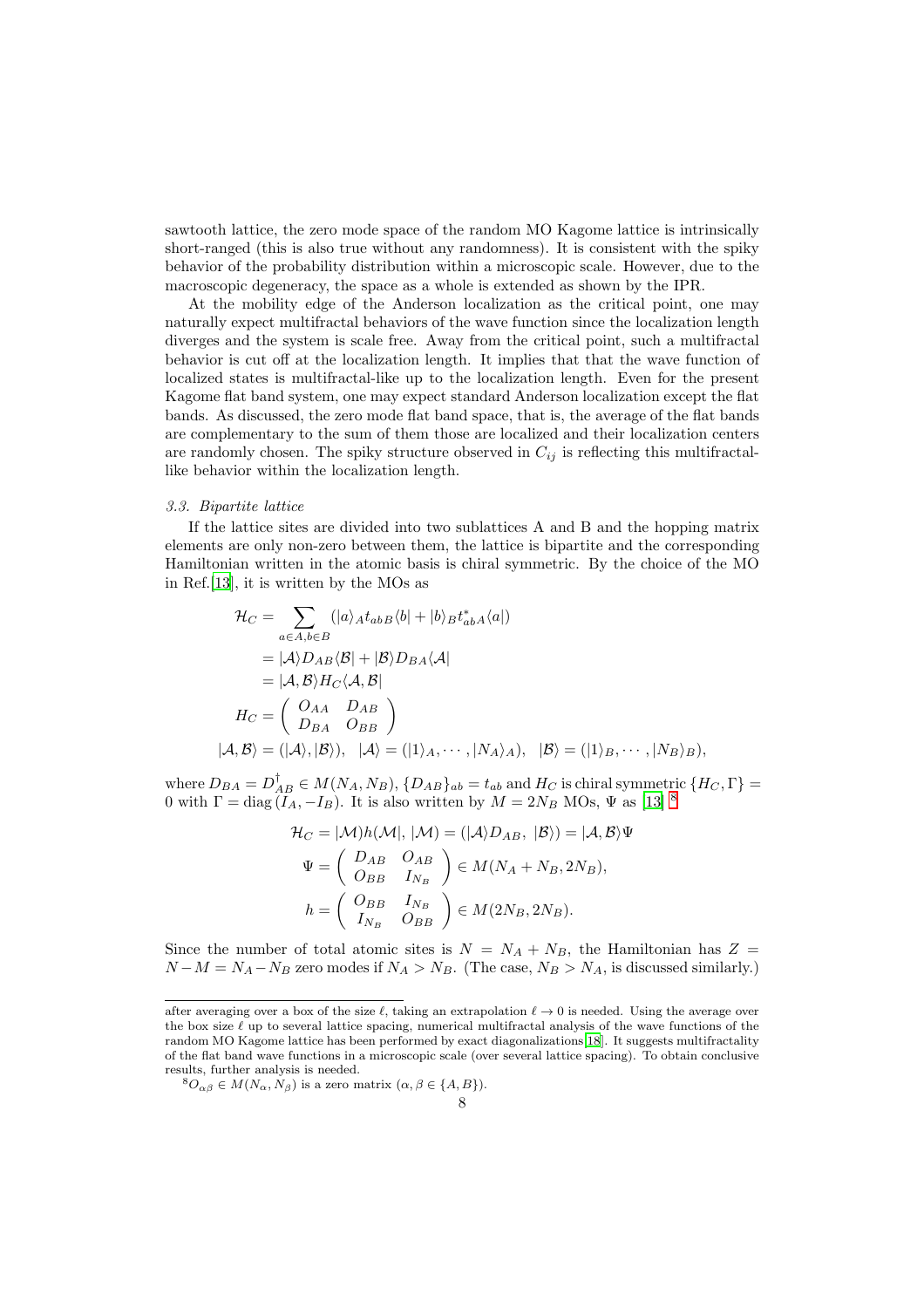It implies that the chiral symmetric (random) system is regarded as the (random) MO model. One of the historical examples of the flat band due to this mechanism is the ring states of the Penrose tiling[\[12\]](#page-10-11) and discussed from a generic point of view[\[23\]](#page-11-5). Another typical example is the zero energy state of the random Dirac fermions[\[24](#page-11-6)], where  $N_A$  –  $N_B = 1$  and the zero mode wave function is discussed in relation to its multifractality.

#### 4. Discussion

As has been discussed previously[\[10,](#page-10-9) [11\]](#page-10-10), the states near the flat band energy become singular by randomness and their multifractality has been implied. In the random MO models presented in examples of the sections 2 and 3, macroscopic degeneracy of the flat bands is preserved even with randomness. This macroscopic degeneracy makes the situation unclear although the zero mode space obtained numerically is very local and singular in a microscopic scale. It is also consistent with the numerical calculation in Ref.[\[24\]](#page-11-6) where the zero mode is not degenerated  $(Z = N - M = 1)$ . Then introducing extra MOs associated with the randomness can be interesting. If one introduces macroscopic M' extra random MOs  $(M + M' \leq N)$ , the dimension of the zero energy space can be  $\mathcal{O}(1)$ . Also the MO representation are useful for diagonalization of random systems within the projected flat band subspace.

## 5. Acknowledgment

We thank discussion with T. Mizoguchi and T. Kuroda. This work is supported in part by the JSPS KAKENHI, Grant No. JP17H06138.

#### Appendix A. Fermion correlation function

Let us here discuss fermion correlation functions for a filled fermi state. We label the Fock state  $|\Psi\rangle_F$  specified by the multiplet,  $\Psi \in M(N, M)$ , of the dimension M for the dimension N Hilbert space as

$$
|\Psi\rangle_F = \prod_{\ell=1}^M (c^\dagger \psi_\ell)|0\rangle_F = (c^\dagger \psi_1) \cdots (c^\dagger \psi_M)|0\rangle_F = \prod_{\ell=1}^M (c^\dagger_j \psi^j_\ell)|0\rangle_F
$$
  

$$
\Psi = (\psi_1, \cdots, \psi_M), \ \psi_\ell = \left(\begin{array}{c} \psi_{1,\ell} \\ \vdots \\ \psi_{N,\ell} \end{array}\right), \ c = \left(\begin{array}{c} c_1 \\ \vdots \\ c_N \end{array}\right),
$$

where  $|0\rangle_F$  a vacuum,  $c_i|0\rangle_F = 0$ , and the ordering of the fermions are implicitly assumed as shown above. The overlap of such two fermionic states  $|\Phi\rangle_F$  and  $|\Psi\rangle_F$  is directly evaluated as

$$
F\langle\Psi|\Phi\rangle_F = \det_M \Psi^{\dagger} \Phi.
$$

Using this, the correlation function,  $g_{ab}^U = F \langle \Psi | c_a c_b^{\dagger} | \Phi \rangle_F$ , is written as

$$
g_{ab}^U = {}_F\langle \Psi | c_a c_b^{\dagger} | \Phi \rangle_F = \det_{M+1} \Psi_a^{\dagger} \Phi_b
$$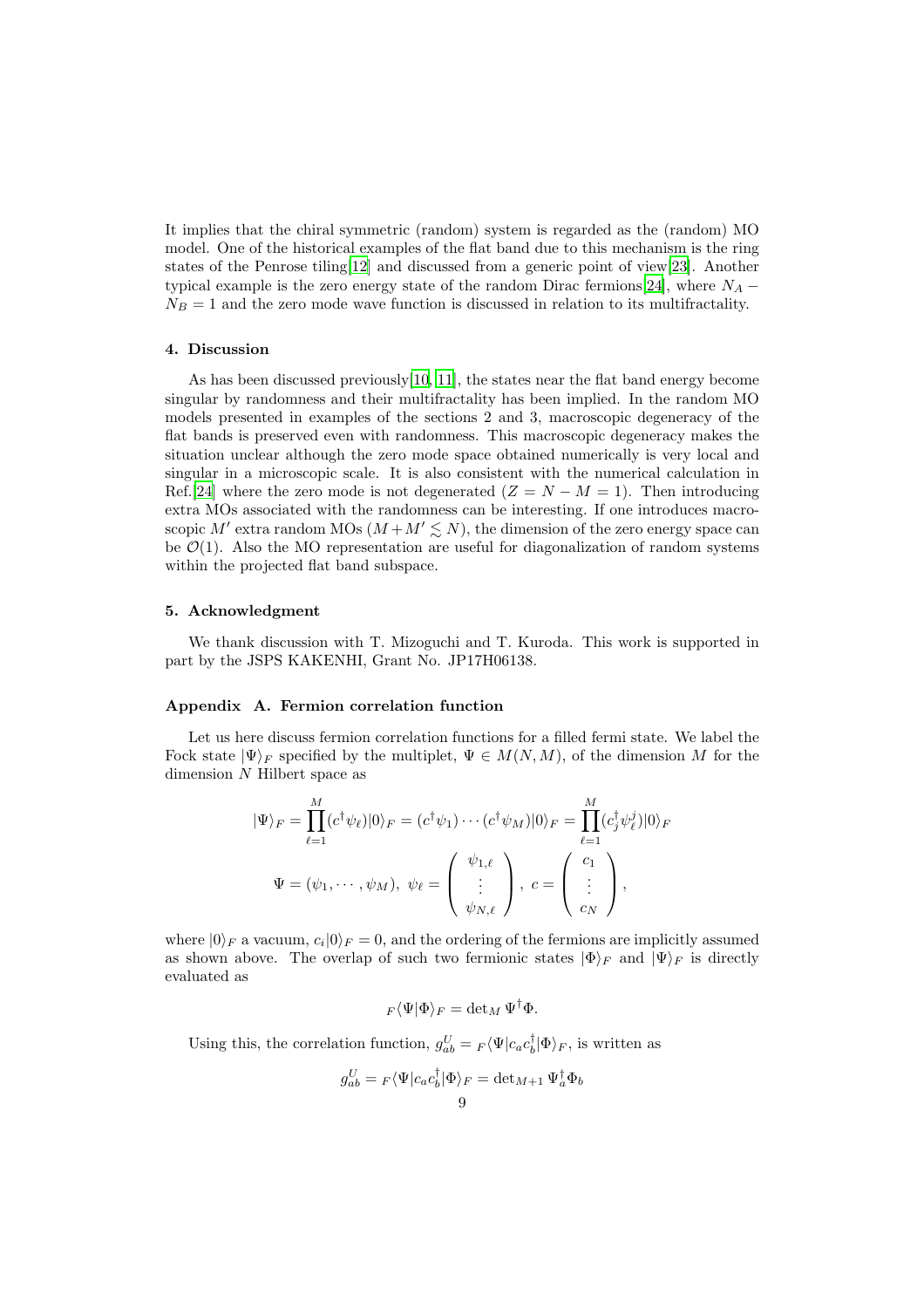where  $\Phi_a = (e_a, \Phi) \in M(N, M + 1), \Psi_b = (e_b, \Psi) \in M(N, M + 1)$  are obtained from  $\Phi$ and  $\Psi$  by adding column vectors  $e_a$  and  $e_b$  respectively where  $\{e_i\}_j = \delta_{ij}$ . Using a formula for the determinant  $9$ , it is calculated as

$$
g_{ab}^U = \det_{M+1} \begin{pmatrix} e_a^{\dagger} \\ \Psi^{\dagger} \end{pmatrix} (e_b, \Phi) = \det_{M+1} \begin{pmatrix} e_a^{\dagger} e_b & e_a^{\dagger} \Phi \\ \Psi^{\dagger} e_b & \Psi^{\dagger} \Phi \end{pmatrix}
$$
  
\n
$$
= \det_{M+1} \begin{pmatrix} e_a^{\dagger} e_b - e_a^{\dagger} \Phi (\Psi^{\dagger} \Phi)^{-1} \Psi^{\dagger} e_b & 0 \\ \Psi^{\dagger} e_b & \Psi^{\dagger} \Phi \end{pmatrix}
$$
  
\n
$$
= \det_1 [e_a^{\dagger} e_b - e_a^{\dagger} \Phi (\Psi^{\dagger} \Phi)^{-1} \Psi^{\dagger} e_b] \det_M (\Psi^{\dagger} \Phi)
$$
  
\n
$$
= \det_1 [e_a^{\dagger} [I_N - \Phi (\Psi^{\dagger} \Phi)^{-1} \Psi^{\dagger}] e_b] \det_M (\Psi^{\dagger} \Phi)
$$
  
\n
$$
= [I_N - \Phi (\Psi^{\dagger} \Phi)^{-1} \Psi^{\dagger}]_{ab} \det_M (\Psi^{\dagger} \Phi).
$$

It implies

$$
g_{ab} \equiv \frac{F \langle \Psi | c_a c_b^{\dagger} | \Phi \rangle_F}{F \langle \Psi | \Phi \rangle_F} = g_{ab}^U / \det_M(\Psi^{\dagger} \Phi) = [g]_{ab}
$$

$$
g = I_N - \Phi(\Psi^{\dagger} \Phi)^{-1} \Psi^{\dagger}
$$

$$
\tilde{g}_{ba} = \frac{F \langle \Psi | c_b^{\dagger} c_a | \Phi \rangle_F}{F \langle \Psi | \Phi \rangle_F} = \left[ \Phi (\Psi^{\dagger} \Phi)^{-1} \Psi^{\dagger} \right]_{ab}
$$

Similarly the 4-point correlation function is evaluated as

$$
g_{ba;cd}^U = F \langle \Psi | c_b c_a c_c^{\dagger} c_d^{\dagger} | \Phi \rangle_F
$$
  
\n
$$
= \det_{M+2} \begin{pmatrix} e_{ab}^{\dagger} \\ \Psi^{\dagger} \end{pmatrix} (e_{cd}, \Phi), \quad e_{ab} = (e_a, e_b), \ e_{cd} = (e_c, e_d)
$$
  
\n
$$
= \det_2 [e_{ab}^{\dagger} e_{cd} - e_{ab}^{\dagger} \Phi (\Psi^{\dagger} \Phi)^{-1} \Psi^{\dagger} e_{cd}] \det_M (\Psi^{\dagger} \Phi)
$$
  
\n
$$
= \det_2 [e_{ab}^{\dagger} [I_N - \Phi (\Psi^{\dagger} \Phi)^{-1} \Psi^{\dagger}] e_{cd}] \det_M (\Psi^{\dagger} \Phi)
$$
  
\n
$$
= \det_2 \left[ \begin{pmatrix} e_a^{\dagger} \\ e_b^{\dagger} \end{pmatrix} [I_N - \Phi (\Psi^{\dagger} \Phi)^{-1} \Psi^{\dagger}] (e_c, e_d) \right] \det_M (\Psi^{\dagger} \Phi)
$$

It implies the Wick theorem

$$
g_{ba;cd} \equiv \frac{F \langle \Psi | c_b c_a c_c^{\dagger} c_d^{\dagger} | \Phi \rangle_F}{F \langle \Psi | \Phi \rangle_F} = g_{ab;cd}^U / \det_M(\Psi | \Phi)
$$
  

$$
= \det_2 \begin{pmatrix} e_a^{\dagger} \\ e_b^{\dagger} \end{pmatrix} g(e_c, e_d)
$$
  

$$
= g_{ac} g_{bd} - g_{ad} g_{bc}.
$$

<span id="page-9-0"></span><sup>9</sup>As for  $A \in M(N, N)$ ,  $B \in M(N, M)$ ,  $C \in M(M, N)$ ,  $D \in M(M, M)$  and  $\det_M D \neq 0$ , the following relation holds,  $A \times B$ 

$$
\det_{N+M} \begin{pmatrix} A & B \\ C & D \end{pmatrix} = \det_{N+M} \begin{pmatrix} I_N & -BD^{-1} \\ O_{MN} & I_M \end{pmatrix} \begin{pmatrix} A & B \\ C & D \end{pmatrix} = \det_{N+M} \begin{pmatrix} A - BD^{-1}C & O_{NM} \\ C & D \end{pmatrix}
$$

$$
= \det_N(A - BD^{-1}C) \det_M D
$$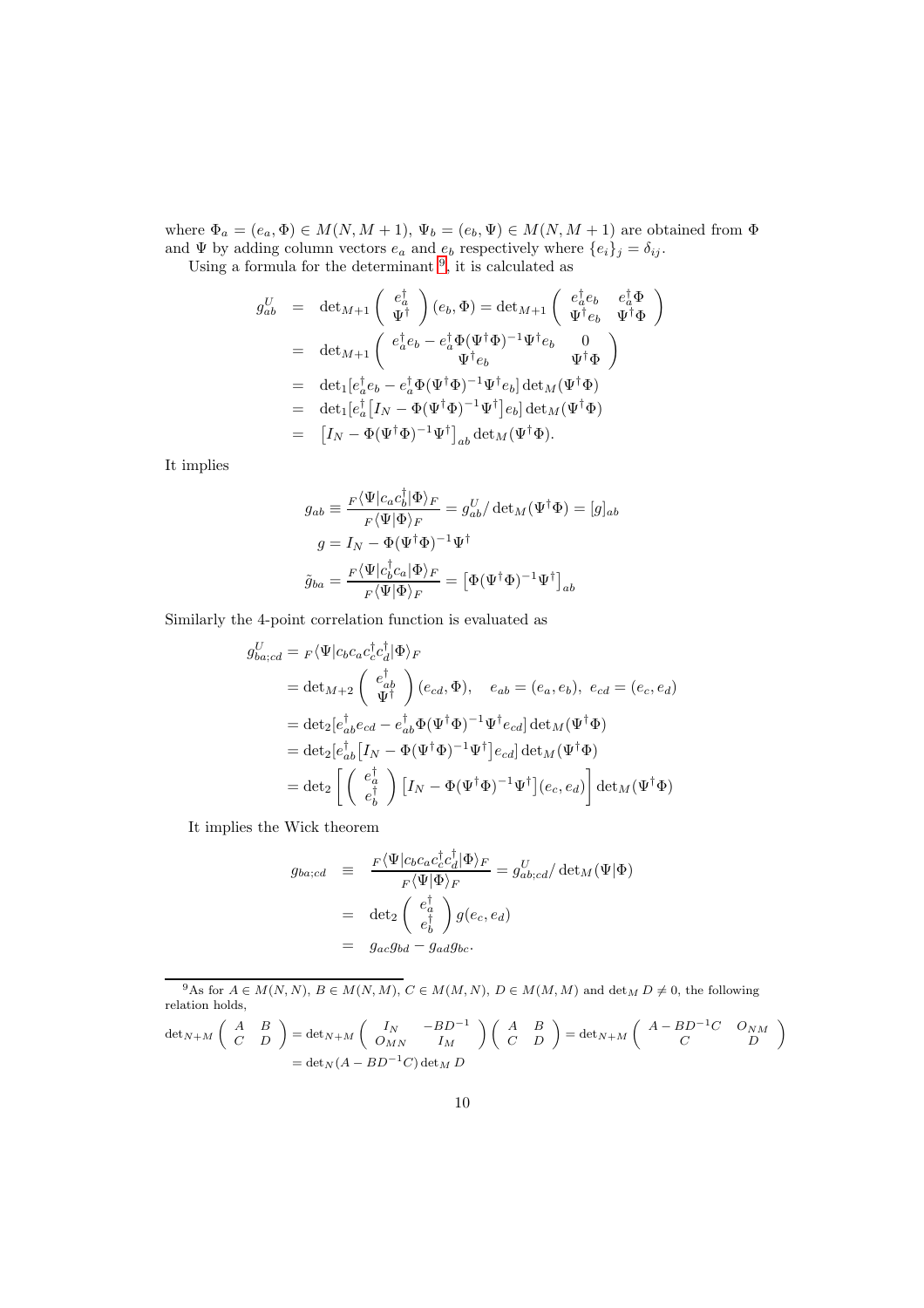A generic case for the 2M-point function follows straightforwardly as

$$
g_{a_M\cdots a_{2}a_{1};b_{1}b_{2}\cdots b_{M}} \equiv \frac{F\langle \Psi|c_{a_M}\cdots c_{a_1}c_{b_1}^{\dagger}\cdots c_{b_M}^{\dagger}|\Phi\rangle_F}{F\langle \Psi|\Phi\rangle_F}
$$
  
= det<sub>M</sub>  $e_{a_1,\cdots,a_M}^{\dagger} g e_{b_1,\cdots,b_M}$   
= det<sub>M</sub>  $g^R$ ,

where  $e_{i_1,\dots,i_M} = (e_{i_1}, \dots, e_{i_M}) \in M(N,M)$  and  $\{g^R\}_{i,j} = g_{a_ib_j}, (i,j = 1,\dots,M)$ .

## References

- <span id="page-10-0"></span>[1] D. Weaire, M. F. Thorpe, [Electronic properties of an amorphous solid. i. a simple tight-binding theory,](https://link.aps.org/doi/10.1103/PhysRevB.4.2508) Phys. Rev. B 4 (1971) 2508–2520. [doi:10.1103/PhysRevB.4.2508](https://doi.org/10.1103/PhysRevB.4.2508). URL <https://link.aps.org/doi/10.1103/PhysRevB.4.2508>
- <span id="page-10-1"></span>[2] Y. Hatsugai, I. Maruyama, Z<sup>Q</sup> topological invariants for polyacetylene, kagome and pyrochlore lattices, EPL (Europhysics Letters) 95 (2) (2011).
- <span id="page-10-2"></span>[3] Y. Hatsugai, K. Shiraishi, H. Aoki, Flat bands in the weaire–thorpe model and silicene, New Journal of Physics 17 (2) (2015).
- <span id="page-10-3"></span>[4] E. Dagotto, E. Fradkin, A. Moreo, [A comment on the nielsen-ninomiya theorem,](http://www.sciencedirect.com/science/article/pii/0370269386902741) Physics Letters B  $172 (3) (1986) 383 - 386.$  [doi:https://doi.org/10.1016/0370-2693\(86\)90274-1](https://doi.org/https://doi.org/10.1016/0370-2693(86)90274-1). URL <http://www.sciencedirect.com/science/article/pii/0370269386902741>
- <span id="page-10-4"></span>[5] A. Mielke, [Ferromagnetic ground states for the hubbard model on line graphs,](https://doi.org/10.1088/0305-4470/24/2/005) Journal of Physics A: Mathematical and General 24 (2) (1991) L73–L77. [doi:10.1088/0305-4470/24/2/005](https://doi.org/10.1088/0305-4470/24/2/005). URL <https://doi.org/10.1088/0305-4470/24/2/005>
- <span id="page-10-5"></span>[6] H. Tasaki, [Ferromagnetism in the hubbard models with degenerate single-electron ground states,](https://link.aps.org/doi/10.1103/PhysRevLett.69.1608) Phys. Rev. Lett. 69 (1992) 1608–1611. [doi:10.1103/PhysRevLett.69.1608](https://doi.org/10.1103/PhysRevLett.69.1608). URL <https://link.aps.org/doi/10.1103/PhysRevLett.69.1608>
- <span id="page-10-6"></span>[7] H. Katsura, I. Maruyama, A. Tanaka, H. Tasaki, [Ferromagnetism in the hubbard model with topological/non-topological flat bands,](https://doi.org/10.1209/0295-5075/91/57007) EPL (Europhysics Letters) 91 (5) (2010) 57007. [doi:10.1209/0295-5075/91/57007](https://doi.org/10.1209/0295-5075/91/57007). URL <https://doi.org/10.1209/0295-5075/91/57007>
- <span id="page-10-7"></span>[8] E. H. Lieb, [Two theorems on the hubbard model,](https://link.aps.org/doi/10.1103/PhysRevLett.62.1201) Phys. Rev. Lett. 62 (1989) 1201–1204. [doi:10.1103/PhysRevLett.62.1201](https://doi.org/10.1103/PhysRevLett.62.1201).
- URL <https://link.aps.org/doi/10.1103/PhysRevLett.62.1201>
- <span id="page-10-8"></span>[9] M. Kang, S. Fang, L. Ye, H. C. Po, J. Denlinger, C. Jozwiak, A. Bostwick, E. Rotenberg, E. Kaxiras, J. G. Checkelsky, R. Comin, [Topological flat bands in frustrated kagome lattice cosn,](https://doi.org/10.1038/s41467-020-17465-1) Nature Communications 11 (1) (2020) 4004. [doi:10.1038/s41467-020-17465-1](https://doi.org/10.1038/s41467-020-17465-1). URL <https://doi.org/10.1038/s41467-020-17465-1>
- <span id="page-10-9"></span>[10] M. Goda, S. Nishino, H. Matsuda, [Inverse anderson transition caused by flatbands,](https://link.aps.org/doi/10.1103/PhysRevLett.96.126401) Phys. Rev. Lett. 96 (2006) 126401. [doi:10.1103/PhysRevLett.96.126401](https://doi.org/10.1103/PhysRevLett.96.126401). URL <https://link.aps.org/doi/10.1103/PhysRevLett.96.126401>
- <span id="page-10-10"></span>[11] J. T. Chalker, T. S. Pickles, P. Shukla, [Anderson localization in tight-binding models with flat bands,](https://link.aps.org/doi/10.1103/PhysRevB.82.104209) Phys. Rev. B 82 (2010) 104209. [doi:10.1103/PhysRevB.82.104209](https://doi.org/10.1103/PhysRevB.82.104209). URL <https://link.aps.org/doi/10.1103/PhysRevB.82.104209>
- <span id="page-10-11"></span>[12] M. Kohmoto, B. Sutherland, Electronic states on a penrose lattice, Phys. Rev. Lett. 56 (1986) 2740–2743.
- <span id="page-10-12"></span>[13] T. Mizoguchi, Y. Hatsugai, Molecular-orbital representation of generic flat-band models, EPL (Europhysics Letters).
- <span id="page-10-13"></span>[14] T. Mizoguchi, Y. Hatsugai, Systematic construction of topological flat-band models by molecularorbital representation, Physical Review B 101 (23) (2020).
- <span id="page-10-15"></span>[15] J. Maxwell, L. on the calculation of the equilibrium and stiffness of frames, Phil. Mag. 27 (1864) 294–299.
- <span id="page-10-16"></span>[16] J. Paulose, B. G.-g. Chen, V. Vitelli, [Topological modes bound to dislocations in mechanical metamaterials,](https://doi.org/10.1038/nphys3185) Nature Physics 11 (2) (2015) 153–156. [doi:10.1038/nphys3185](https://doi.org/10.1038/nphys3185).
- <span id="page-10-14"></span>URL <https://doi.org/10.1038/nphys3185> [17] Y. Hatsugai, K. Kohda, unpublished.